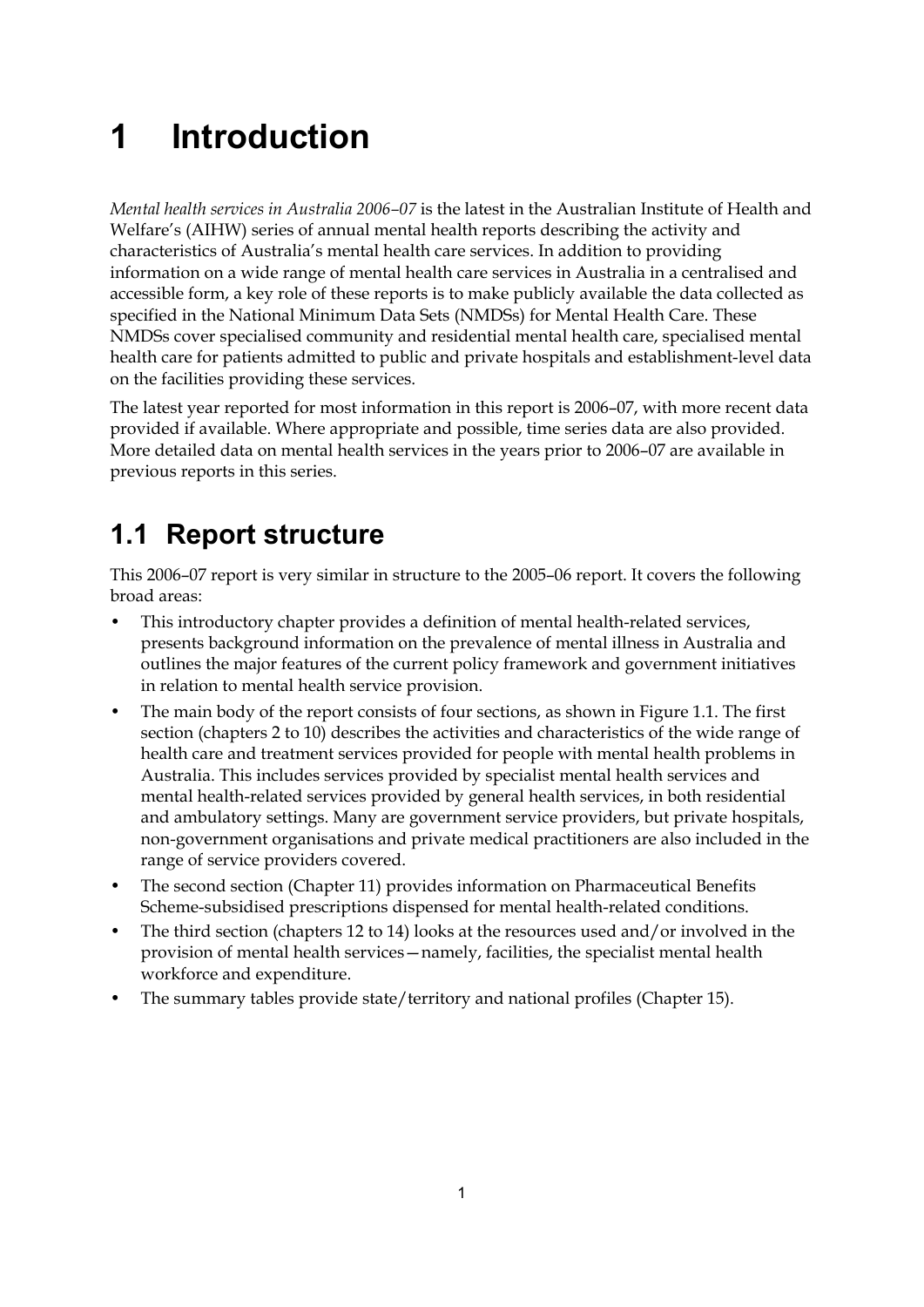

 $\sim$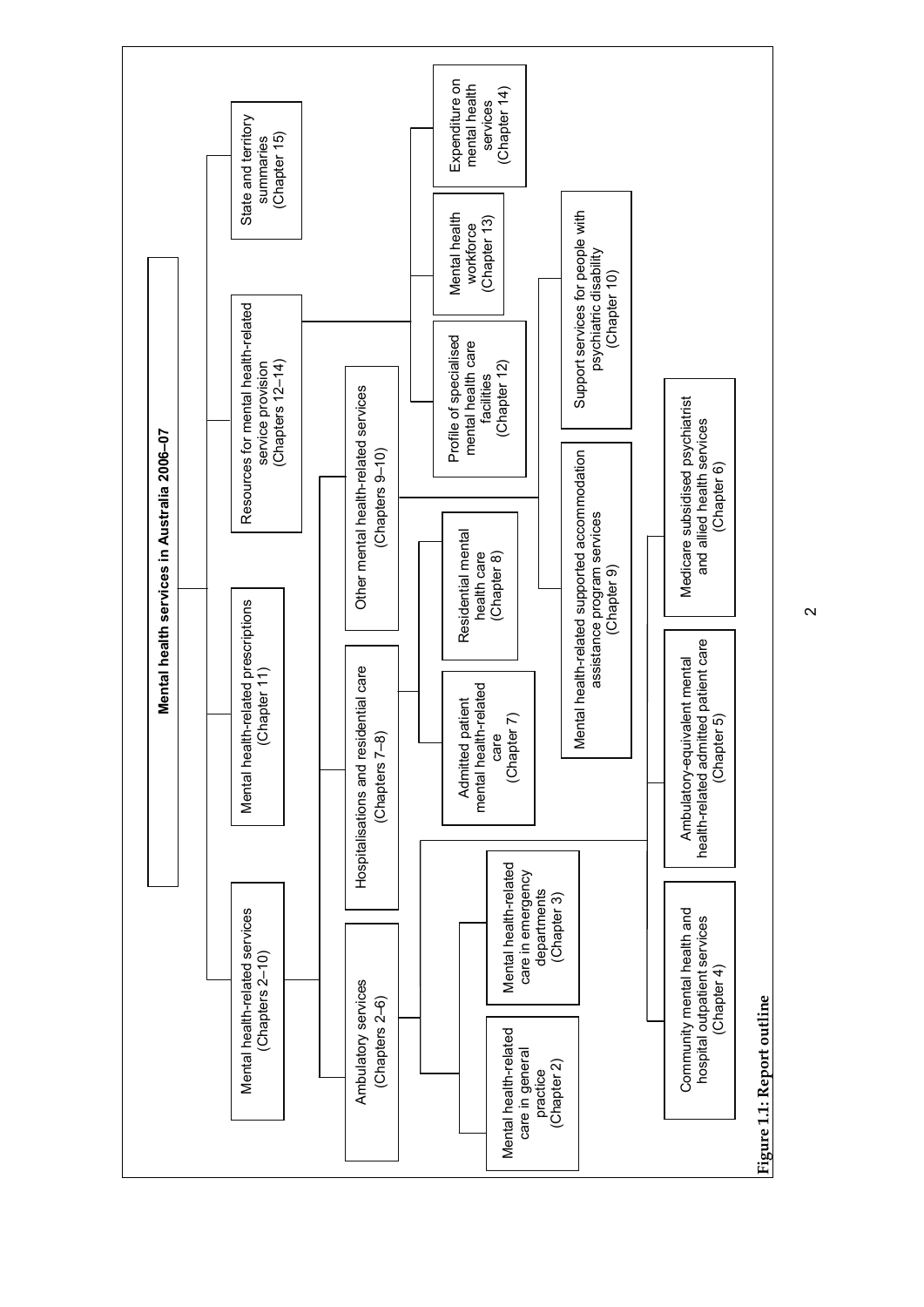- The appendixes provide information on the data sources used (Appendix 1); technical notes on data presentation and the calculation of rates (Appendix 2); information on the classifications used (Appendix 3); and the specific codes used to define 'mental health-related' encounters and separations in particular chapters of this report (Appendix 4).
- A comprehensive index follows the appendixes.

In addition to the information published in this report, detailed data on some mental health-related services are provided by the AIHW in the form of internet tables and data cubes. These can be found on the AIHW website. See Section 1.5 for further details.

Note that while the aim of this report is to provide a view of the broad range of mental health-related services provided in Australia, the ability to achieve this aim is driven to a large extent by the availability of quality, comparable national data. Consequently, there are some overlaps and gaps in the information on services provided in this report.

### **1.2 Definition of mental health-related services**

Mental health-related services are provided in Australia in a variety of ways—from hospitalisation and other residential care, hospital-based outpatient services and community mental health care services, through to consultations with both specialists and general practitioners (GPs). The Australian Government assists in this service provision by subsidising consultations, other medical and certain allied health services and prescribed medications through the *Medicare Benefits Schedule* (MBS) and the *Pharmaceutical Benefits Scheme* (PBS). State and territory governments also provide funding and are responsible for the delivery of services. Government assistance is also provided for broader needs such as accommodation support. This report presents data on this diverse range of services and support.

There is no standard way of defining 'mental health-related services'. In order to compile information on mental health services for this report, it was necessary to develop definitions of 'mental health-related services' that were applicable to each individual data source. For data sources relating to specialised mental health facilities—community mental health care services, hospital outpatient services dedicated to mental health patients and residential mental health services—all establishments are counted that satisfy the definitions of the relevant National Minimum Data Sets (Community Mental Health Care National Minimum Data Set and Residential Mental Health Care National Minimum Data Set—see Appendix 1 for details). For data sources that are not mental-health specific, the classification of the diagnosis or the treatment provided, or the characteristics of the clients receiving the services are used to define the mental health-related component. Examples of the former are the general practice data extracted from the Bettering the Evaluation and Care of Health (BEACH) survey and the Medicare system (Chapter 2) and the hospital sourced data covered in chapters 3, 5 and 7. An example of the latter is the subset of Supported Accommodation Assistance Program (SAAP) clients who are the subject of Chapter 9. The specifics of how 'mental health-related services' are defined in relation to each data source are detailed in the respective chapters and in the appendixes.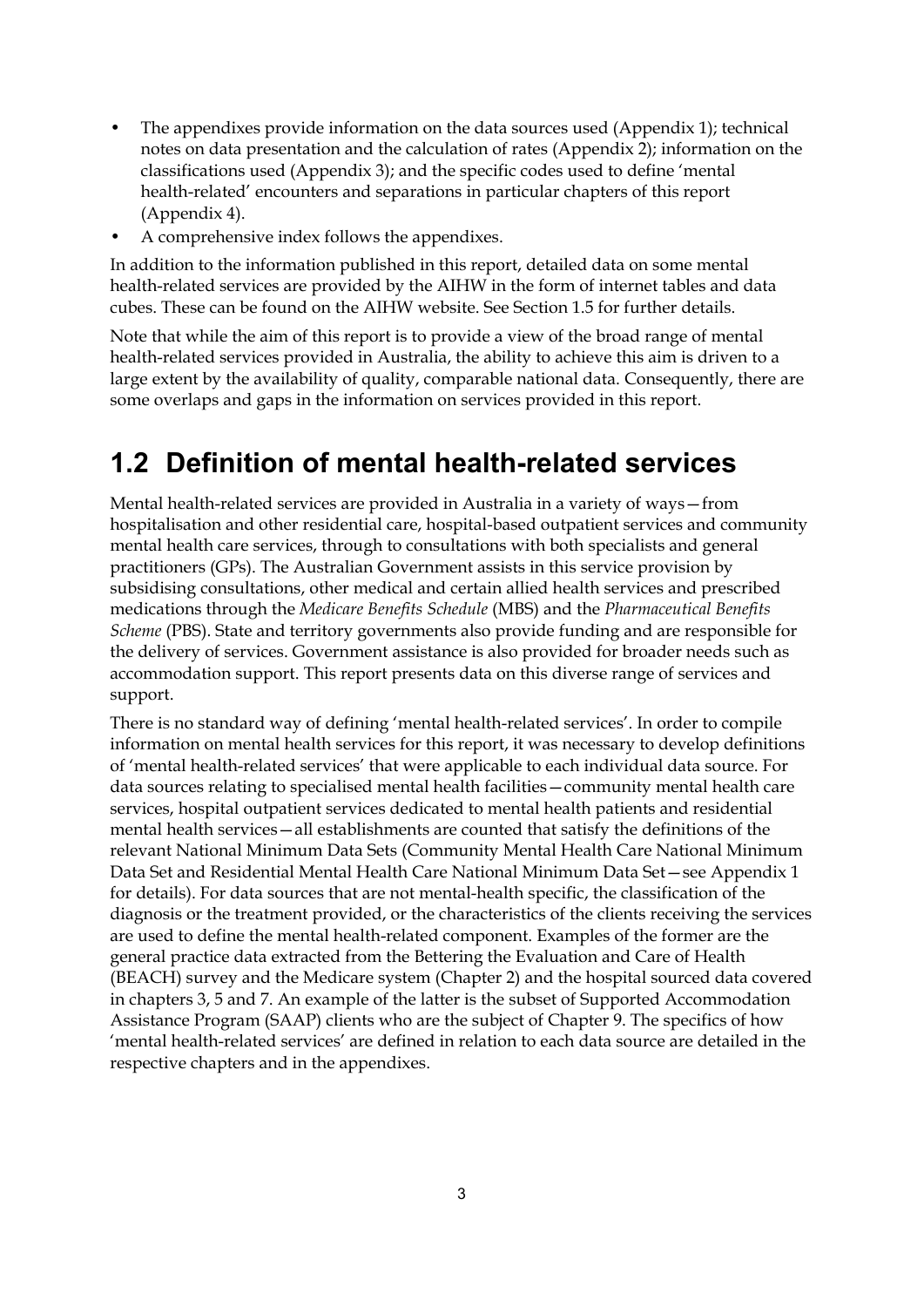### **1.3 Background on mental health in Australia**

Mental health is one of Australia's national health priority areas and there has been concerted government action in recent years to reduce the burden and to improve the lives of people with mental disorders.

According to *The burden of disease and injury in Australia 2003* (Begg et al. 2007), mental disorders were estimated to be responsible for 13% of the total burden of disease in Australia in 2003. The impact of mental disorders on morbidity and mortality resulted in their being ranked third among the major disease groups in the burden of disease rankings, behind cancer and cardiovascular diseases.

The total burden of disease and injury is derived from adding fatal burden (years of life lost due to premature mortality), to non-fatal burden (years of 'healthy' life lost due to non-fatal health conditions—estimated by combining the average duration of new incident cases of a condition with a severity weight quantifying the impact of the condition). Non-fatal burden accounted for 51% of the total burden and mental illnesses were the leading cause (24%). The distribution of the mental disorders burden was 93% non-fatal and 7% fatal, most of the latter caused by substance abuse. Anxiety and depression, alcohol abuse and personality disorders accounted for almost three-quarters of the total burden attributable to mental illnesses.

#### **Prevalence**

Prevalence is a measure of how commonly a condition or illness occurs within a population. It can be measured as a 'lifetime prevalence', that is where the condition has occurred at any time in the life of the individual, or a 'period (or point) prevalence' where the condition occurred during a specific period or at a specific point in time such as in a 12-month period prior to a survey.

The second National Survey of Mental Health and Wellbeing (SMHWB) was conducted by the ABS in 2007 (ABS 2008a) to provide information on the prevalence of lifetime and 12-month mental disorders within the Australian population. The survey focused on three major disorder groups—anxiety disorders (for example, social phobia), affective disorders (for example, depression) and substance use disorders (for example, harmful use of alcohol).

In order to determine whether survey respondents had experienced a mental disorder, the ABS interviewers used the *World Mental Health Survey Initiative* version of the World Health Organization's (WHO) *Composite International Diagnostic Interview, version 3.0*  (WMH-CIDI 3.0). The findings were classified according to the WHO *International Classification of Diseases, 10th revision* (ICD-10).

According to the survey, an estimated 7.3 million, or almost 45% of Australians aged between 16 and 85 years, had experienced a mental disorder at some time in their life. An estimated 3.2 million, or 20%, of the population had experienced symptoms of a mental disorder in the 12 months prior to the survey. This was similar to the estimate for 1997.

Anxiety disorders were experienced by 14.4% of the Australian population aged between 16 and 85 years in the year prior to the survey, affective disorders by 6.2% and substance use disorders by 5.1%.

Women had higher 12-month mental disorder prevalence than men (22% compared with 18%), having higher prevalence of both anxiety and affective disorders, though men had a higher prevalence of substance use disorders (7% compared to 3.3% for women).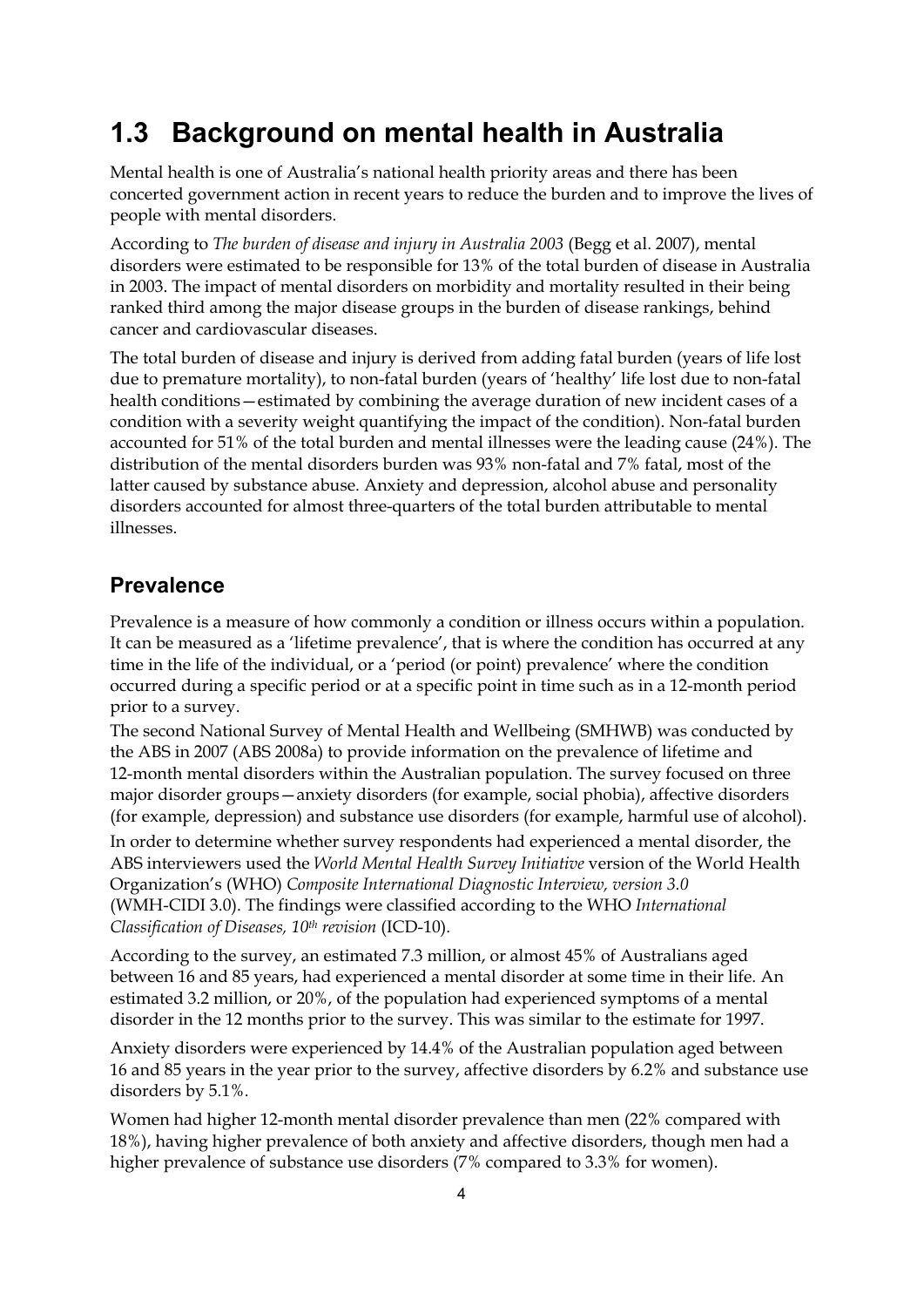More than a quarter (26%) of the youngest age group (16–24 years) had experienced mental illness in the 12 months preceding the survey. Prevalence rates were lower the older the age groups (Figure 1.2). Anxiety disorders were the most prevalent in all age groups, and substance use disorders the least prevalent, except in the 16–24 years age group.



**group, Australia, 2007** 

Higher prevalence of 12-month mental disorders was associated with being in a one parent family with children, not being in a married or de facto relationship, being unemployed, ever being homeless, ever being incarcerated, having no contact with friends, having no family members to rely on or confide in, smoking, misusing drugs, having high levels of psychological distress, having serious thoughts about suicide, having profound or severe core-activity disability or being unable to carry out usual activities (ABS 2008a). The direction of cause and effect in these associations is not ascertainable from the data collected.

People often experience more than one class of mental disorder with one quarter (25.4% or 800,000 people) of people with mental disorders experiencing two of more classes of mental disorder in the 12 months prior to the interview.

Mental disorders were more common among the population with chronic physical conditions than for those without chronic physical conditions (28% compared to 18%).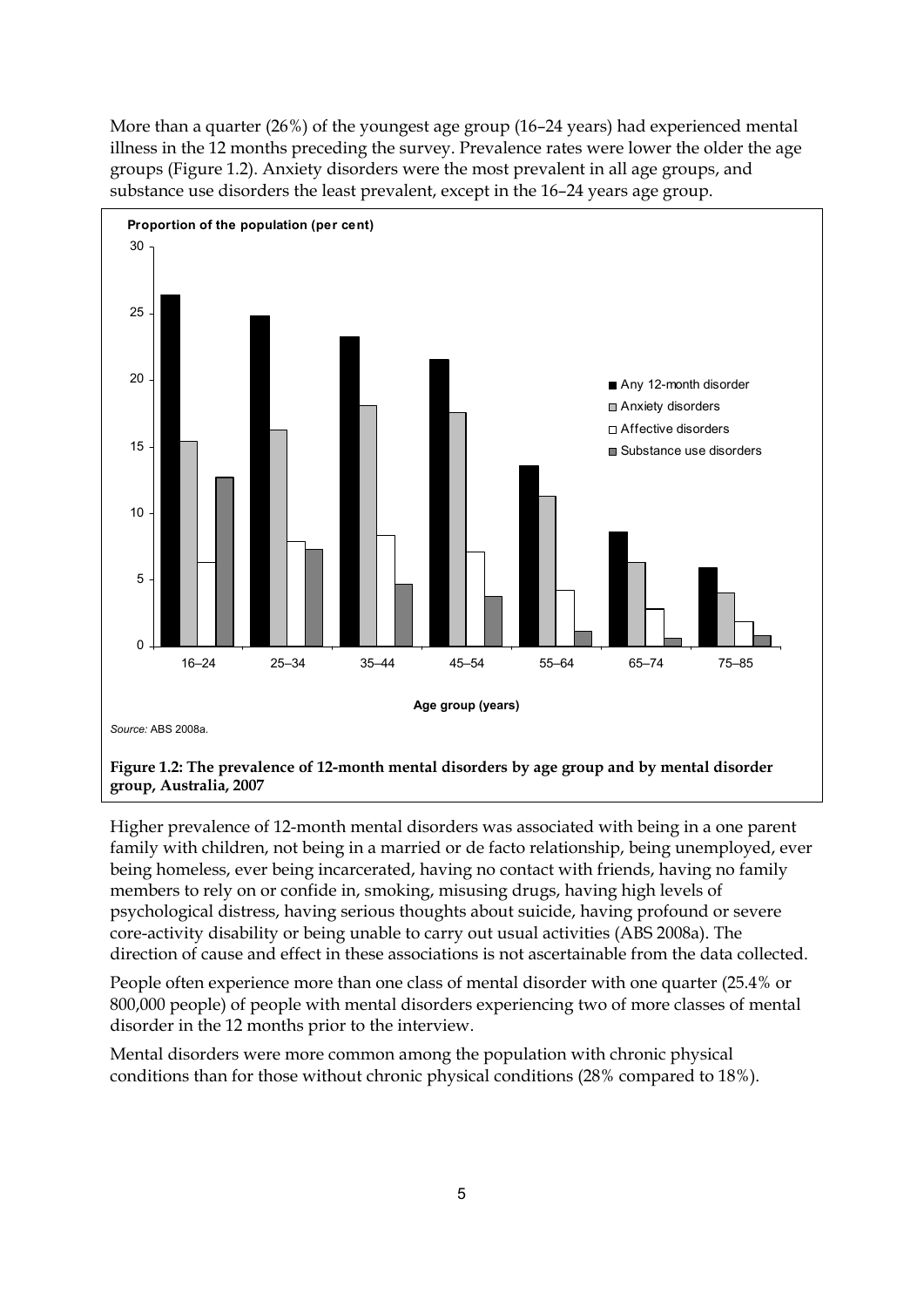#### **The use of mental health services**

As well as measuring prevalence, the 2007 SMHWB collected data on the use of health services for mental health problems in the 12 months prior to the survey.

Of the 3.2 million people in the Australian population aged 16 to 85 years estimated to have a 12-month mental disorder, just over a third (34.9%) accessed services for mental health problems (Table 1.1). GPs were the most commonly consulted professional group. Women were more likely than men to have used any health service. People aged 35 and over were more likely to use a service than younger people and people residing in major cities were more likely to use a service than people residing in all other areas.

People with affective disorders were more likely to use health services (49.7%) than those with an anxiety or substance use disorder (22.0% and 11.1%, respectively). Those respondents experiencing multiple disorders were more likely to use health services than those with one disorder.

|                                              | General<br>practitioner<br>(per cent) | Psychologist<br>(per cent) | Other <sup>(c)</sup><br>(per cent) | <b>Total who used</b><br>services<br>(per cent) |
|----------------------------------------------|---------------------------------------|----------------------------|------------------------------------|-------------------------------------------------|
| Age                                          |                                       |                            |                                    |                                                 |
| $16 - 34$ years                              | 20.3                                  | 11.8                       | 14.7                               | 28.6                                            |
| 35-54 years                                  | 27.7                                  | 16.2                       | 21.0                               | 40.5                                            |
| 55-85 years                                  | 28.9                                  | 8.7                        | 17.6                               | 37.3                                            |
| Sex                                          |                                       |                            |                                    |                                                 |
| Male                                         | 18.0                                  | 13.1                       | 15.1                               | 27.5                                            |
| Female                                       | 29.9                                  | 13.2                       | 19.9                               | 40.7                                            |
| <b>Remoteness area</b>                       |                                       |                            |                                    |                                                 |
| Major cities                                 | 25.5                                  | 15.5                       | 18.6                               | 36.9                                            |
| Other areas                                  | 22.9                                  | 8.3                        | 16.0                               | 30.8                                            |
| Number and type of mental disorders          |                                       |                            |                                    |                                                 |
| Affective disorder only                      | 41.9                                  | $*21.0$                    | 23.0                               | 49.7                                            |
| Anxiety disorder only                        | 12.2                                  | 6.5                        | 10.4                               | 22.0                                            |
| Substance-use disorder only                  | $*6.9$                                | $**4.5$                    | $*5.6$                             | $*11.1$                                         |
| One mental disorder only                     | 15.8                                  | 8.4                        | 11.3                               | 24.0                                            |
| Two or more mental disorders                 | 39.3                                  | 21.0                       | 28.3                               | 52.7                                            |
| Mental disorders with physical<br>conditions | 27.1                                  | 12.7                       | 17.8                               | 37.4                                            |
| Total aged 16-85 years                       | 24.7                                  | 13.2                       | 17.8                               | 34.9                                            |

| Table 1.1: People with mental disorders <sup>(a)</sup> by health services <sup>(b)</sup> used for mental health problems, |  |
|---------------------------------------------------------------------------------------------------------------------------|--|
| 2007                                                                                                                      |  |

(a) People aged 16–85 years with mental disorders within the previous 12 months.

(b) Health services used within the previous 12 months.

(c) Includes consultations with psychiatrist, mental health nurse, social worker, counsellor, medical specialist and complementary/alternative therapist.

estimate has a relative standard error of 25% to 50% and should be used with caution.

estimate has a relative standard error of greater than 50% and is considered to be unreliable for general use.

*Source:* ABS 2009.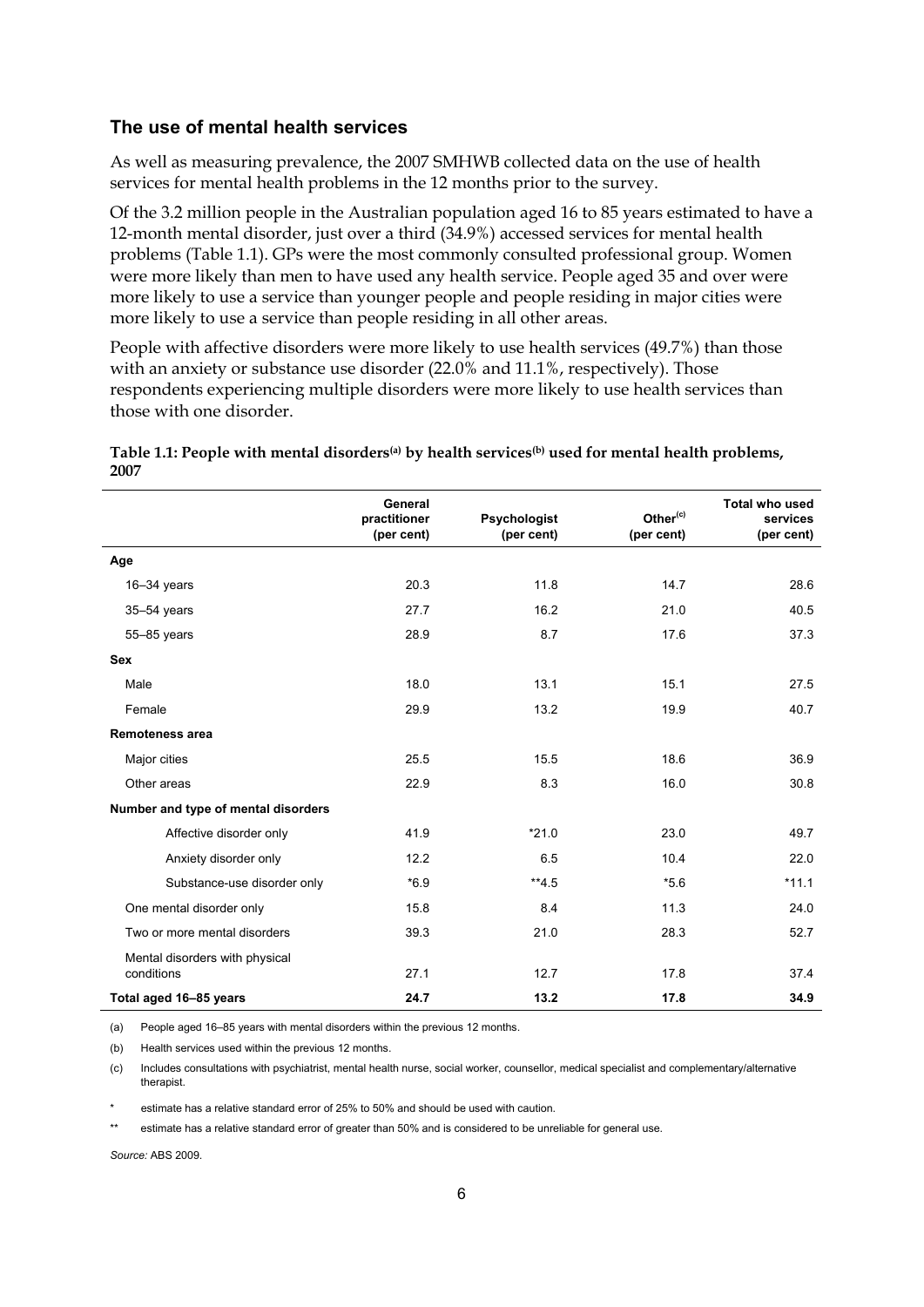#### **Mortality**

A mental or behavioural disorder was recorded as the underlying cause for 580 deaths in Australia in calendar year 2006, at a rate of 2.7 deaths per 100,000 persons (AIHW 2008c). Most of the deaths with a mental or behavioural disorder as the underlying cause were due to abuse of psychoactive substances such as alcohol and heroin. Suicides are not included in these figures.

### **1.4 National policies for mental health**

State and territory governments and the Australian Government have committed to improving the mental health of the Australian population through the *National Mental Health Strategy* and the Council of Australian Governments' (COAG) *National Action Plan on Mental Health*. These two major initiatives set the broad agenda for mental health service provision in Australia. A brief outline of the main aims and objectives of these initiatives is given below.

### **National Mental Health Strategy**

The *National Mental Health Strategy* was established to provide a framework to guide the reform agenda for mental health in Australia in a coordinated manner across the whole of government. The strategy consists of the *National Mental Health Policy* and the *National Mental Health Plan*, and is underpinned by the *Mental Health Statement of Rights and Responsibilities*. It was endorsed by the Australian and state and territory governments in 1992 (DoHA 2006) and has been reaffirmed by the Health Ministers several times since.

The broad aims of the *National Mental Health Strategy* are to:

- promote the mental health of the Australian community and, where possible, prevent the development of mental disorders
- reduce the impact of mental disorders on individuals, families and the community
- assure the rights of people with mental disorders.

*The National Mental Health Policy* was most recently revised in 2008 (DoHA 2009b). The Policy provides a strategic vision for further whole-of-government mental health reform in Australia. The vision of the Policy is for a mental health system that:

- enables recovery
- prevents and detects mental illness early and
- ensures that all Australians with a mental illness can access effective and appropriate treatment and community support to enable them to participate fully in the community.

The Policy will be operationalised and implemented through the development of the fourth *National Mental Health Plan* and plans developed by individual jurisdictions.

The current *National Mental Health Plan* (2003–2008) was endorsed by all Australian Health Ministers in July 2003 (AHMC 2003). The Plan consolidates reforms begun under the first two plans and has four priority themes:

- promoting mental health and preventing mental health problems
- increasing service responsiveness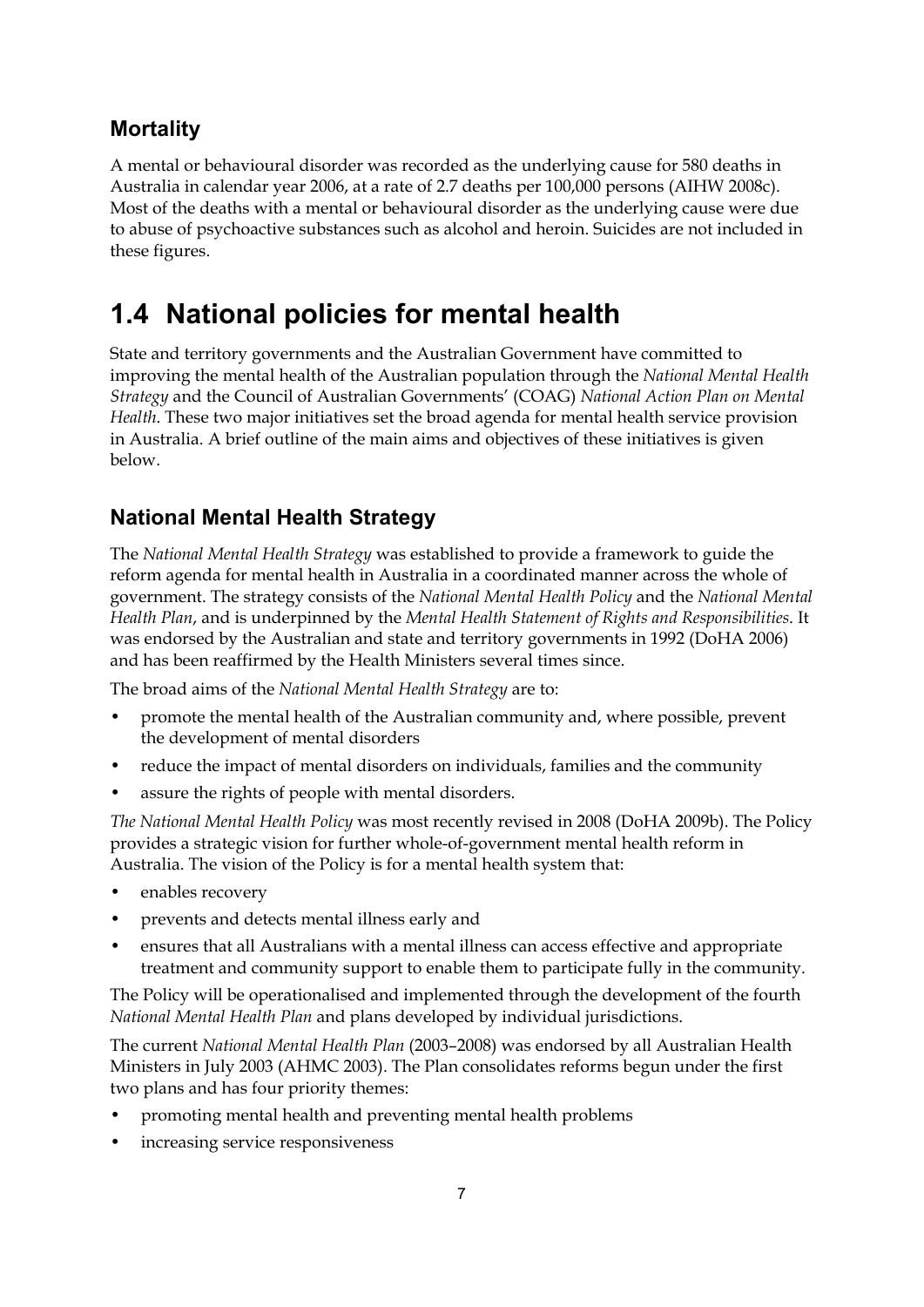- strengthening quality
- fostering research, innovation and sustainability.

#### **COAG National Action Plan on Mental Health**

In early 2006, the COAG agreed to the *National Action Plan on Mental Health 2006–2011* (COAG 2006). This Plan involves a joint package of measures and new investment by all governments over a 5-year period that is aimed at promoting better mental health and providing additional support to people with mental illness, their families and their carers. In particular, the Plan is directed at achieving four outcomes:

- reducing the prevalence and severity of mental illness in Australia
- reducing the prevalence of risk factors that contribute to the onset of mental illness and prevent longer-term recovery
- increasing the proportion of people with an emerging or established mental illness who are able to access the right health care and other relevant community services at the right time, with a particular focus on early intervention
- increasing the ability of people with a mental illness to participate in the community, employment, education and training, including through an increase in access to stable accommodation.

Through the National Action Plan, the Australian and state and territory governments have committed to undertaking actions that emphasise coordination and collaboration between government, private and non-government providers to achieve the stated outcomes. The *Better access to psychiatrists, psychologists and general practitioners through the Medicare Benefits Schedule* initiative, introduced in November 2006 as part of the Australian government's contribution to the Plan, was designed to improve access to, and better teamwork between psychiatrists, clinical psychologists, GPs and other allied health professionals.

State and territory-based COAG mental health groups have been established to implement this Plan. These groups involve the Australian Government and the states and territories working together to coordinate the implementation of their commitments. Progress on the Plan is being monitored against nationally-agreed progress measures over the 5-year period and will be subject to an independent review at the end of the period.

### **1.5 Additional information**

An electronic version of this report is available from the AIHW's website at <www.aihw.gov.au/mentalhealth/> (follow the link to *Mental health services in Australia 2006–07*). Additional tables, containing more detailed data from the National Hospital Morbidity Database, the National Community Mental Health Care Database and the National Residential Mental Health Care Database, are also available on the website. As well, data from the National Hospital Morbidity Database are available in interactive data cubes on the AIHW website <www.aihw.gov.au/mentalhealth/datacubes/index.cfm>. These data cubes allow users to choose and manipulate variables in order to create tables of data to suit their needs.

More detailed data from the 2007 SMHWB are presented in the publication *The mental health of Australians 2* (DoHA 2009c).